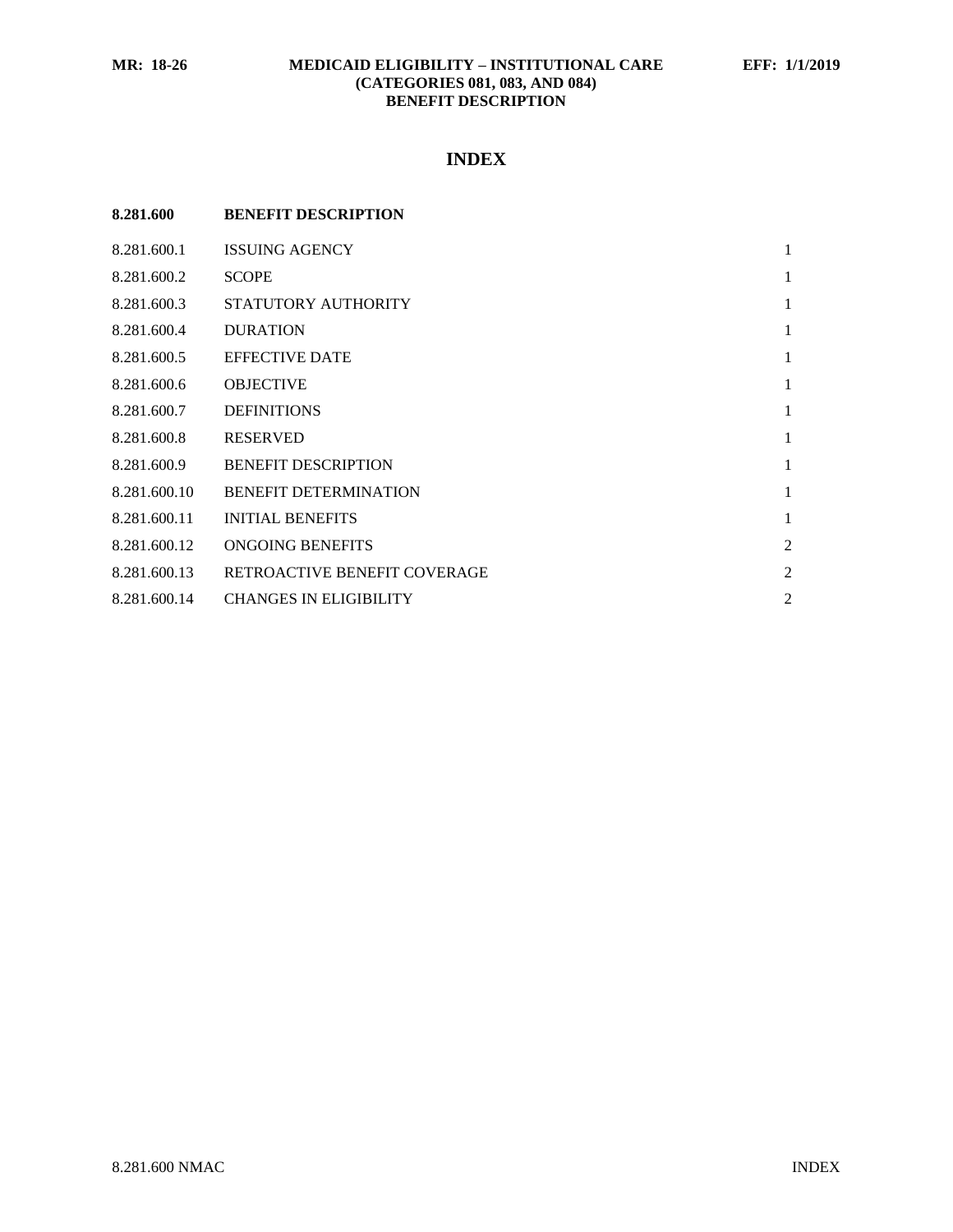#### **MR: 18-26 MEDICAID ELIGIBILITY – INSTITUTIONAL CARE EFF: 1/1/2019 (CATEGORIES 081, 083, AND 084) BENEFIT DESCRIPTION**

**TITLE 8 SOCIAL SERVICES**

### **CHAPTER 281 MEDICAID ELIGIBILITY - INSTITUTIONAL CARE (CATEGORIES 081, 083 and 084) PART 600 BENEFIT DESCRIPTION**

<span id="page-1-0"></span>**8.281.600.1 ISSUING AGENCY:** New Mexico Human Services Department. [8.281.600.1 NMAC - Rp, 8.281.600.1 NMAC, 1/1/2019]

<span id="page-1-1"></span>**8.281.600.2 SCOPE:** The rule applies to the general public. [8.281.600.2 NMAC - Rp, 8.281.600.2 NMAC, 1/1/2019]

<span id="page-1-2"></span>**8.281.600.3 STATUTORY AUTHORITY:** The New Mexico medicaid program is administered pursuant to regulations promulgated by the federal department of health and human services under Title XIX of the Social Security Act, as amended and by the state human services department pursuant to state statute. See Section 27-2-12 *et seq*., NMSA 1978 (Repl. Pamp. 1991).

[8.281.600.3 NMAC - Rp, 8.281.600.3 NMAC, 1/1/2019]

<span id="page-1-3"></span>**8.281.600.4 DURATION:** Permanent. [8.281.600.4 NMAC - Rp, 8.281.600.4 NMAC, 1/1/2019]

<span id="page-1-4"></span>**8.281.600.5 EFFECTIVE DATE:** January 1, 2019, or upon a later approval date by the federal centers for medicare and medicaid services (CMS), unless a later date is cited at the end of the section. [8.281.600.5 NMAC - Rp, 8.281.600.5 NMAC, 1/1/2019]

<span id="page-1-5"></span>**8.281.600.6 OBJECTIVE:** The objective of these regulations is to provide eligibility policy and procedures for the medicaid program.

[8.281.600.6 NMAC - Rp, 8.281.600.6 NMAC, 1/1/2019]

<span id="page-1-6"></span>**8.281.600.7 DEFINITIONS:** [**RESERVED**]

<span id="page-1-7"></span>**8.281.600.8** [**RESERVED**]

<span id="page-1-8"></span>**8.281.600.9 BENEFIT DESCRIPTION:** Applicant/recipient who is eligible for institutional care medicaid is eligible to receive the full range of medicaid-covered services, unless coverage is restricted due to transfer of asset penalties.

[8.281.600.9 NMAC - Rp, 8.281.600.9 NMAC, 1/1/2019]

## <span id="page-1-9"></span>**8.281.600.10 BENEFIT DETERMINATION:**

**A.** Application for institutional care medicaid is made using the HSD 100 application. Completed applications must be acted upon and notice of approval, denial, or delay sent out within 45 days from the date of registration. The income support division (ISD) worker explains time limits to the applicant and informs him or her of the date by which the application should be processed.

**B. Representatives applying on behalf of individuals:** If a representative makes application on behalf of an institutionalized individual, the representative is relied upon for information. The ISD worker sends all notices to the applicant/recipient in care of the representative. If the individual who makes an application is an employee of the institution, the ISD worker contacts the applicant's family or other involved individuals. The ISD worker focuses on the applicant/recipient's current circumstances and on past circumstances which may provide clues to existing or potential resources.

[8.281.600.10 NMAC - Rp, 8.281.600.10 NMAC, 1/1/2019]

## <span id="page-1-10"></span>**8.281.600.11 INITIAL BENEFITS:**

**A.** For an applicant/recipient who loses supplemental security income (SSI) eligibility after entering an institution, the institutional care medicaid application date is the first day of the month of SSI termination, or the month the application is received by the ISD worker, whichever is earlier.

**B. Notice of determination:** Applicants eligible for institutional care medicaid are notified of the approval and advised of the amount, if any, of the medical care credit. Applicants who are ineligible are notified of the denial and provided with an explanation of appeal rights.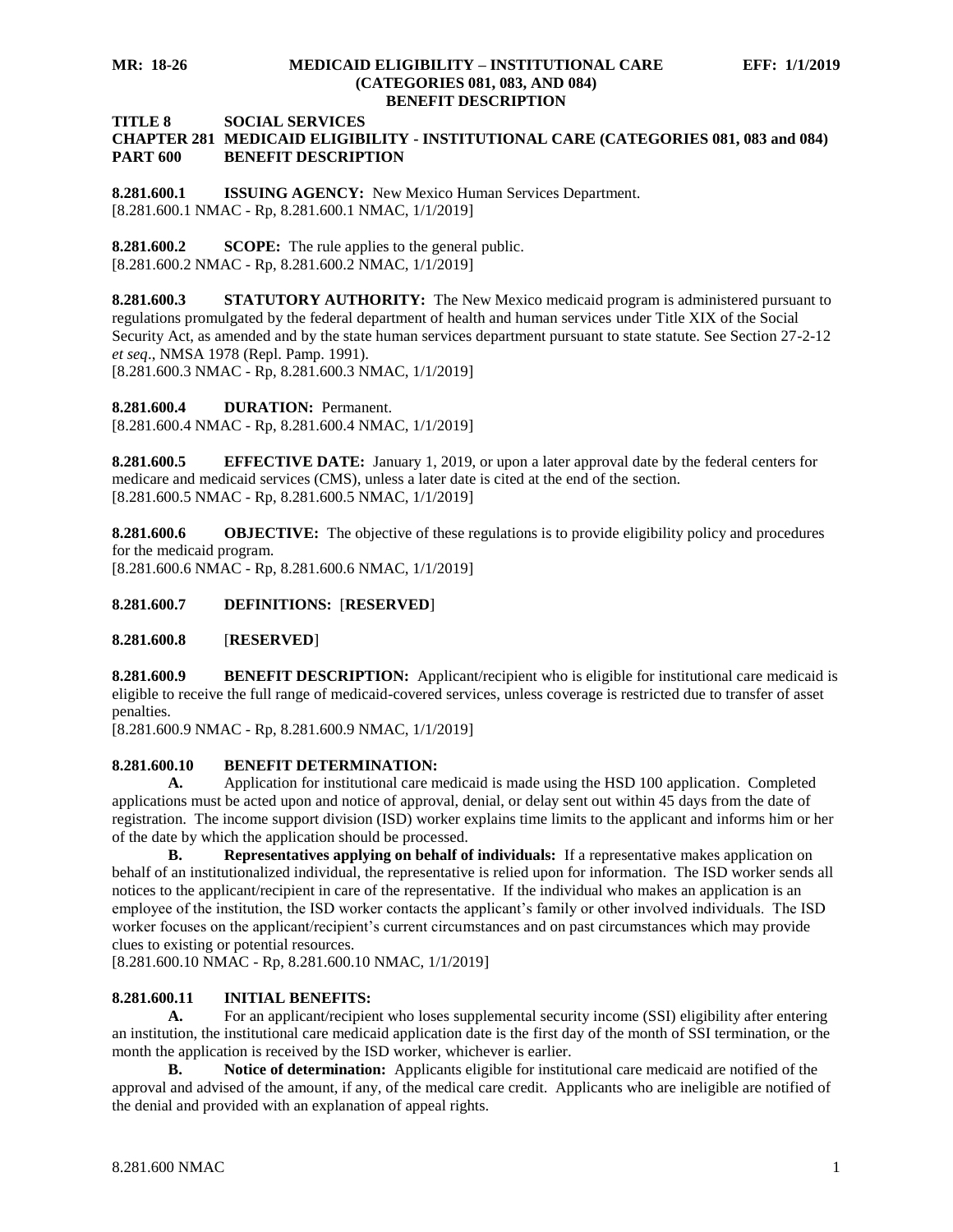[8.281.600.11 NMAC - Rp, 8.281.600.11 NMAC, 1/1/2019]

<span id="page-2-0"></span>**8.281.600.12 ONGOING BENEFITS:** A complete redetermination of eligibility must be performed by the ISD worker for each open case at least annually.

**A. Regular reviews:** For each regular yearly review, the ISD worker must determine:

**(1)** whether medical care credit payments are up to date; an overdue balance may indicate a change in circumstances that is unreported, particularly where rental property is involved; and

**(2)** whether the deposit to the recipient's personal fund is consistently no more than the applicable personal needs allowance amount per month; a larger deposit may indicate an increase in income that is unreported or a previously unidentified source of income.

**B.** Level of care reviews are required to be completed at least annually. Level of care determinations are made by the utilization review contractor or a member's selected or assigned managed care organization. [8.281.600.12 NMAC - Rp, 8.281.600.12 NMAC, 1/1/2019]

<span id="page-2-1"></span>**8.281.600.13 RETROACTIVE BENEFIT COVERAGE:** Up to three months of retroactive medicaid coverage can be furnished to applicants who have received medicaid-covered services during the retroactive period and would have met applicable eligibility criteria had they applied during the three months prior to the month of application. Retroactive medicaid coverage is provided in accordance with 8.200.400.14 NMAC. [8.281.600.13 NMAC - Rp, 8.281.600.13 NMAC, 1/1/2019]

## <span id="page-2-2"></span>**8.281.600.14 CHANGES IN ELIGIBILITY:**

- - **A.** The following procedures apply when an institutional care medicaid recipient leaves an institution: **(1)** the recipient is notified in writing that his/her eligibility for institutional care medicaid

has terminated;

- **(2)** the institutional care medicaid case is closed;
- **(3)** the recipient is screened for other medicaid program eligibility; or

**(4)** the recipient is referred to the social security administration for determination of eligibility for SSI benefits if appropriate; if a recipient dies in an institution, the case is closed the following month.

**B. Discharge status:** Discharge status continues after the utilization review (UR) contractor determines that there is no medical necessity for a high nursing facility (NF) or low NF placement. Discharge status does not apply to an acute care placement. After placement in discharge status, the recipient continues to be eligible for institutional care medicaid since he/she still requires institutional care.

**(1)** Abstract submission: Discharge status requires a new abstract be submitted at regular intervals. The institution must attach verification to the abstract that adequate placement has been and is being sought.

**(2)** Case closure: The ISD worker takes no action to close a case until the recipient is actually discharged from the institution. If the recipient is transferred from high NF to low NF, medicaid coverage is not interrupted, unless the recipient is ineligible for other reasons. [8.281.600.14 NMAC - Rp, 8.281.600.14 NMAC, 1/1/2019]

#### **HISTORY OF 8.281.600 NMAC:**

Pre-NMAC History: The material in this part was derived from that previously filed with the State Records Center: ISD Rule 380.0000, Medical Assistance for Persons Requiring Institutional Care, filed 12/29/1983. ISD Rule 380.0000, Medical Assistance for Persons Requiring Institutional Care, filed 8/11/1987. MAD Rule 380.0000, Medical Assistance for Persons Requiring Institutional Care, filed 2/5/1988. MAD Rule 380.0000, Medical Assistance for Persons Requiring Institutional Care, filed 2/25/1988. MAD Rule 380.0000, Medical Assistance for Persons Requiring Institutional Care, filed 6/1/1988. MAD Rule 380.0000, Medical Assistance for Persons Requiring Institutional Care, filed 1/31/1989. MAD Rule 380.0000, Medical Assistance for Persons Requiring Institutional Care, filed 6/21/1989. MAD Rule 880.0000, Medical Assistance for Persons Requiring Institutional Care, filed 3/21/1990. MAD Rule 880, Medical Assistance for Persons Requiring Institutional Care, filed 5/3/1991. MAD Rule 880, Medical Assistance for Persons Requiring Institutional Care, filed 6/12/1992. MAD Rule 880, Medical Assistance for Persons Requiring Institutional Care, filed 11/16/1994. MAD Rule 882, Resources - Medical Assistance for Persons Requiring Institutional Care, filed 3/9/1993. MAD Rule 882, Resources - Medical Assistance for Persons Requiring Institutional Care, filed 11/16/1994. MAD Rule 882, Resources, filed 12/29/1994.